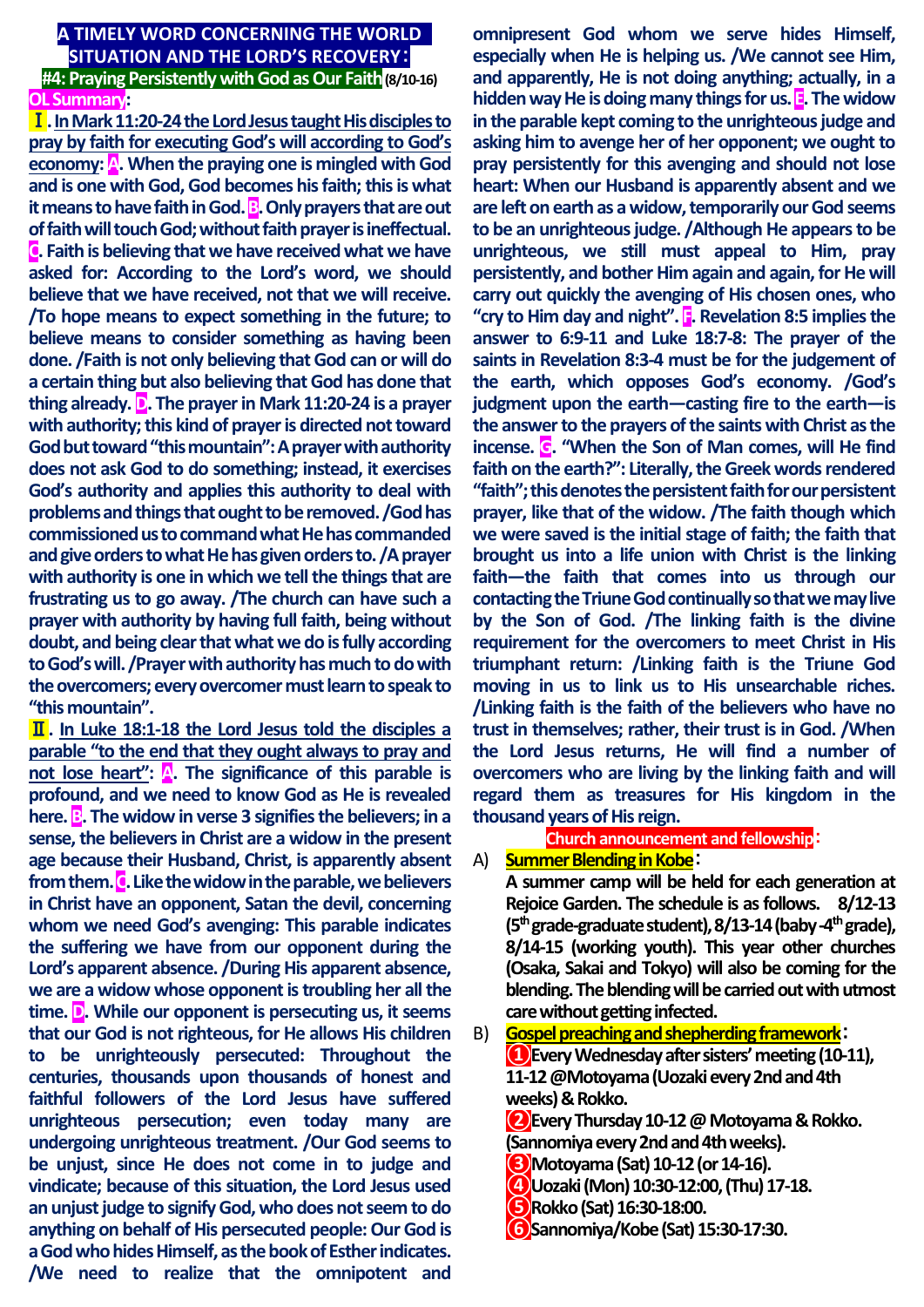# **Crucial Point**⑴**: Command toward the mountain with faith**

**"Be cast into the sea"in order to carry outGod's will according to God's economy, not according to your desire Mark 11:22And Jesus answered and said to them, Have faith in God. 23 Truly I say to you that whoever says to this mountain, Be taken up and cast into the sea, and does not doubt in his heart, but believes that what he says happens,**  he will have it. 24 For this reason I say to you, All things that **you pray and ask, believe that you have received them, and you will have them.OL1: In Mark 11:20-24 the Lord Jesus taught His disciples to pray by faith for executing God's will according to God's economy.OL2:When the praying one is mingled with God and is one with God, God becomes his**  faith; this is what it means to have faith in God. OL3: Only **prayers that are out of faith will touch God; without faith prayer is ineffectual.OL4:According to the Lord's word, we should believe that we have received, not that we will receive.OL5:The prayer is a prayer with authority; this kind of prayer is directed not toward God but toward "this mountain".**

**A prayer with authority does not ask God to do something. Rather, it exercises God's authority and applies this authority to deal with problems and things that ought to be removed. Every overcomer has to learn to pray this kind of prayer. Every overcomer has to learn to speak to the mountain.**

**We have many weaknesses, such as temper, evil thoughts, or physical illnesses. If we plead with God concerning these problems, it seems that there is not much result. However, if we apply God's authority to the situation and speak to the mountain, these problems will go away…. A mountain is a problem that stands in front of us. A mountain is something that blocks the way and stops us from going on…. When many people encounter a mountain in their life or in their work, they pray to God to remove the mountain. But God tells us to speak to the mountain ourselves. All we have to do is issue a word of command to the mountain: "Be taken up and cast into the sea." There is a great difference between asking God to remove the mountain and commanding the mountain to be removed. It is one thing to go to God and ask Him to do something. It is another thing to directlycommand the mountain to be cast away. We often overlook this kind of commanding prayer. Seldom do we pray by applying God's authority to the problem or by saying, "I command you in the name of my Lord to go away" or "I cannot tolerate this thing to remain with me anymore." A prayer with authority is one in which we tell the things that are frustrating us to go away. We can say to our temper, "Go away." We can say to sickness, "Go away. I will rise up by the resurrection life of the Lord." This word is not spoken to God but directly to the mountain. "Be taken up and cast into the sea." This is a prayer with authority.**

#### **Application: Businessperson/ Graduate student**

**Japanese businesspersonswaste time by working overtime and socializing with their bosses, but it's not easy to be saved from this worldly system. Such a life is a major obstacle to the church life. The purpose of this world ruled by Satan is to** 

**prevent the saints of the Lord's Recovery from having a**  normal church life and preaching the gospel of the kingdom. **Because the gospel of the kingdom is the complete gospel and should be preached by the saints of the Lord's Recovery. When the Gospel of the Kingdom is preached to the whole earth, Satan comes to an end, sohe is struggling to extend his time even a little. You should have a bird's-eye view about "overtimework"in Japan's society.**

**Non-beneficial drinking parties and social overtime are mountains that hinder your church life of writing divine history. You can only pray the prayer of authority to make this mountain to be removed for God's economy and for attending the church meetings and gospel activities, but not for the purpose of going to drinking parties with other deserved people or for your own hobbies.**

**Brother's testimony: After I got a job at a large medical device company in 2003 and became the person in charge of the department responsible for the major revision of the Pharmaceutical Affairs Law in 2005, I became extremely busy due to overwork. After all, my department had the most overtime work in the company and was warned by the Human Resources department. I was confused as I felt the weight of the responsibility that was imposed on me and did not know how to deal with it. I had no choice but prayed, "Lord Jesus, I and my department are extremely busy dealing the major revisions of the Pharmaceutical Affairs Law. But I have to attend various meetings for God's will. Lord, this is a paradoxical situation for me, but I believe you can pull me out of the system of this world. I also command the mountains that hinderst me to be removed. Mountain, be cast into the sea!". I prayed like this, but in reality, my faith was small. But thanks to the Lord's mercy, I could pray that way and told my subordinates, "Let us limit overtime to improve work efficiency. In other words, reduce overtime and improve our performance. And win the competitors." At that time, Satan immediately appealed, "Your explanation may sound an educational theme for the HR department, but it may not be an actual situation. Since**  there is no one in this field who would say such an easygoing **thing.'' I rebuked Satan by saying, "Surely there is no such person in this industry, but I will be the first person in the industry. Go away, Satan!" Then Satan went away. After such a prayer, Lord blessed the workplace and normalized the problems of the church life due to overtime. In addition, the response to the revised Pharmaceutical Affairs Law was a great success and was praised by the US headquarters and Osaka Prefectural Government. With this experience, to carry out God's economy, I began to experience the prayer of authority toward the mountains.**

**Prayer**:**"Lord Jesus, I have been praying illegally for my prosperity, health, and family. Please forgive my sins. I will renew my consecration. Lord, to carry out God's will, I will command toward the mountains (obstacles) by faith, "Be taken up and cast into the sea"according to God's economy.**  There is no doubt in my heart and I believe that what I say **will come true. Amen!"**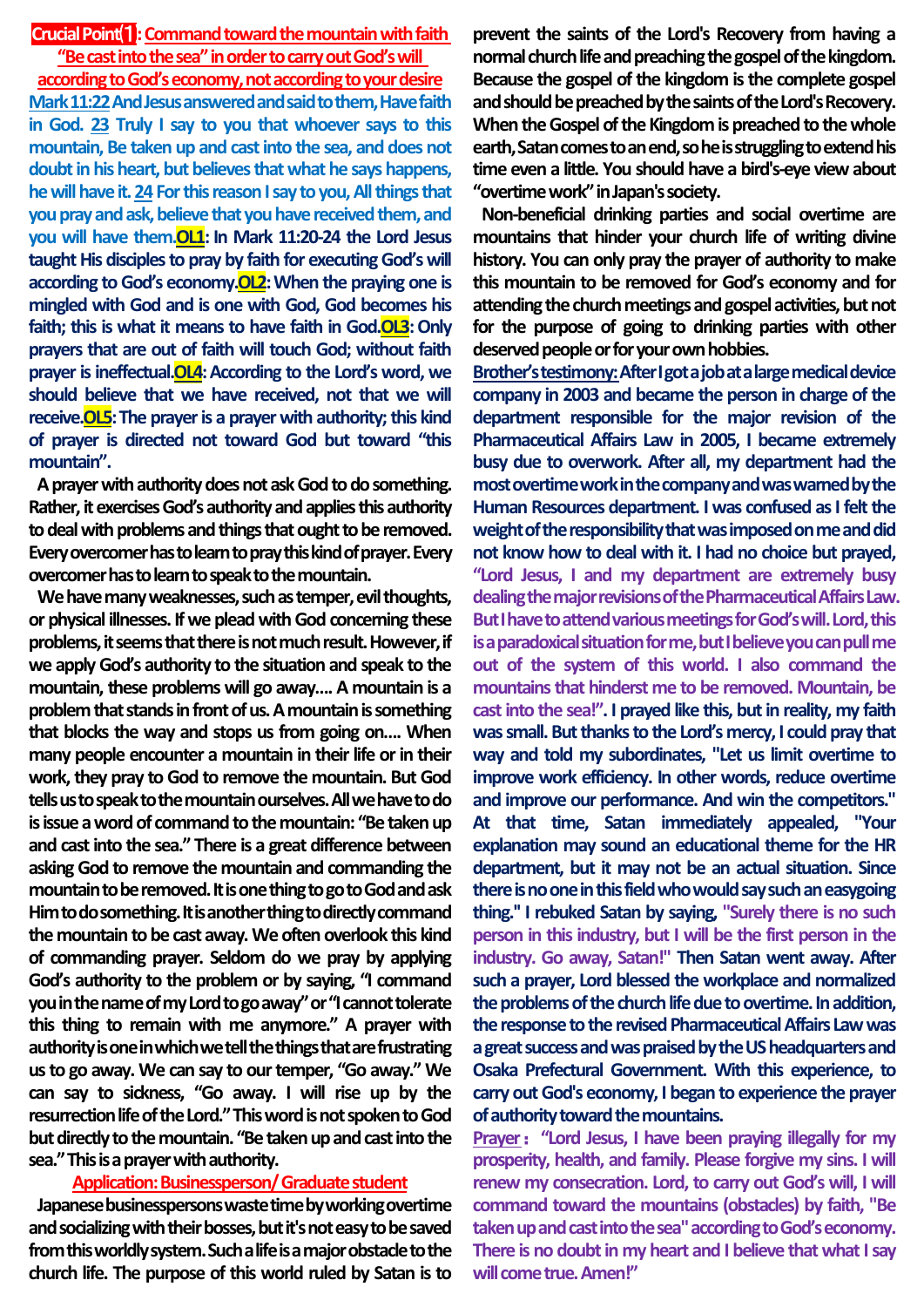#### **Crucial Point**⑵**:Not losing heart and pray persistently with God as our faith**

**Luke 18:1 And He told them a parable to the end that they ought always to pray and not lose heart, saying, 2There was a certain judge in a certain city who did not fear God and did not regard man.3And there was a widow in that city, and she kept coming to him, saying, Avenge me of my opponent.**

**OL1:Like the widow in the parable, we believers in Christ have an opponent, Satan the devil, concerning whom we need God's avenging. OL2:While our opponent is persecuting us, it seems that our God is not righteous, for He allows His children to be unrighteously persecuted. OL3 We need to realize that the omnipotent and omnipresent God whom we serve hides Himself, especially when He is helping us. We cannot see Him, and apparently, He is not doing anything; actually, in a hidden way He is doing many things for us. OL4:The widow in the parable kept coming to the unrighteous judge and asking him to avenge her of her opponent; we ought to pray persistently for this avenging and should not lose heart.** 

**"The judge for a time would not avenge the widow of her opponent. Then he said within himself, "Even though I do not fear God nor regard man, yet because this widow causes me trouble, I will avenge her, lest by continually coming she wear me out" (vv. 4-5). Following this, the Lord went on to say, "Hear what the unrighteous judge says. And will not God by all means carry out the avenging of His chosen ones, who cry to Him day and night, though He is long-suffering over them? I tell you that He will carry out their avenging quickly. Nevertheless, when the Son of Man comes, will He find faith on the earth?" (vv. 6-8). The Lord's word in verse 8 indicates that God's avenging of our enemy will be at the Savior's coming back. Literally, the Greek words rendered "faith" mean "the faith." This denotes the persistent faith for our persistent prayer, like that of the widow. Hence, the faith here is the subjective faith, not the objective faith.**

**While our opposer is persecuting us, it seems that our God is not righteous, for He allows His children to be unrighteously persecuted. For example, John the Baptist was beheaded, Peter was martyred, Paul was imprisoned, and John was exiled.** 

**Often we have prayed for God to vindicate us. Yet, many of our co-workers, faithful ones, have been imprisoned and even put to death. Where is the living, righteous God? Why does He tolerate this situation? What shall we do in a situation when we are persecuted and it seems that our God is not living, present, or just? From this parable we learn to be a bothering widow, one who prays to God persistently.**

### **Application to the serving ones**

**Although many 18-20 year-old college students were saved through preaching on the street and were enjoying the church life, dozens received opposition from parents and could not come to the meeting at all. Their parents are afraid of their children to be persecuted at the occasion of work place or wedding because of their being Christian who do not worship idols In Japanese culture, the prejudice and** 

**opposition toward the Lord and the church are deeply rooted. This culture was formed by Satan and it strongly opposes the salvation of Japanese people and church life after salvation.** 

**When you start working at a company, you may find there is much idol worship in the company. Although the Constitution of Japan specifies the freedom of religion, the idol worship in the traditional shrines and temples is saturating the society and companies. In mid August and the new year holidays, people worship idols as a tradition as a matter of course. These traditional ceremonies are binding Japanese people. These are for opposing Christians.**

**In such a traditional and conservative Japanese culture, many young Japanese people feel locked up and hopeless and end up with suicide. The biggest reason for the death of young people(15-39) is suicide. According to one global research, 78% of Japanese people worry their future. This rate is extreamly high compared to the other developed countries. What is making it so difficult for Japanese to live? One expert points out that the reason is "the fixed concept of things should be such". This fixed concept is keeping people to receive and reject the gospel of Christ which came fromWestern world.** 

**Even in the local church life, this fixed concept is preventing the young people and the saints from oversea to come into the church life. As the Jews were bound by the Jewish law and destructed from the enjoyment of the blessing of New Testamentgospel after they believed the Lord, Japanese people also are destructed from the enjoyment of the Lord and the blending life with the various saints (older and young, Japanese speaking and the saints from other countries). Please experience the power of the cross which kills the regulations in the Spirit and practice the church life of blending. It is Satan the Devil who is forming strong fixed concept from culture**  with Japanese people and thus preventing the building of **the church.** 

**You should pray persistently that God would avenge Satan the Devil who formed Japanese culture and traditions and keep binding Japanese by them. In fact, God is answering the prayers of the church in the hidden way even in this age. Apparently He is not doing anything, but actually He is listening the prayers of the saints in the church in many ways and helping the saints in the hidden ways (please refer to the testimony in CP1 and CP3). After you understand this situation in Japan, you should pray for avenge persistently by faith and should not lose heart.** 

**Prayer**:**"Oh Lord Jesus, Japanese people have been living in the culture and tradition which furiously oppose Christ and the church from the time of massive slaughter of Christians by Toyotomi Hideyoshi, for more than 430 years. But by the Lord's mercy, I was saved and now in the church life in the Lord's recovery. Thank the Lord. Avenge Satan who accuses and binds Japanese. Bind him and put him to the corner and shame him. Let us end up the history of defeat by Satan and let us press on the gospel of the church. Amen!"**